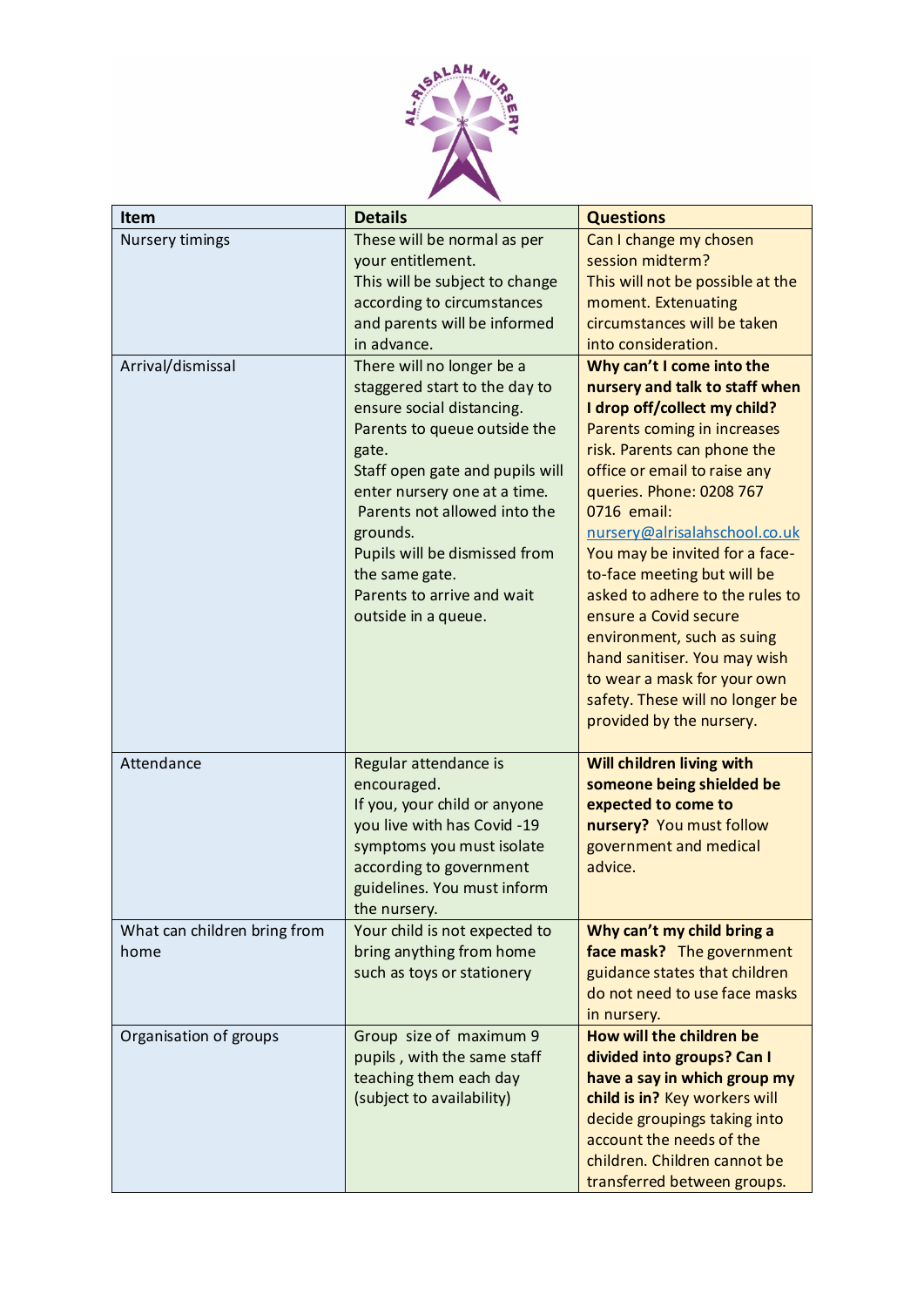

| Outdoor play        | All children will have outdoor    | Will the staff ensure children               |
|---------------------|-----------------------------------|----------------------------------------------|
|                     | playtime.                         | maintain 2 metre distancing?                 |
|                     | Staff will organise suitable      | The children are not expected                |
|                     | activities.                       | to maintain 2 metre distancing               |
|                     | Staff will supervise them in      | in the outdoor area.                         |
|                     | this.                             |                                              |
|                     | There will be free movement       |                                              |
|                     | between areas.                    |                                              |
| Personal hygiene    | Signage will be visible to        |                                              |
|                     | support this.                     |                                              |
|                     | Hand sanitiser, soap and          |                                              |
|                     | water for frequent hand           |                                              |
|                     | washing has been provided         |                                              |
|                     | On entry to the nursery, pupils   |                                              |
|                     | will be washing their hands       |                                              |
|                     | They will undertake frequent      |                                              |
|                     | hand washing and monitored        |                                              |
|                     | for this (e.g. after going to the |                                              |
|                     | toilet, after playing outside,    |                                              |
|                     | handling particular equipment     |                                              |
|                     | (e.g. play equipment).            |                                              |
|                     | Children will be reminded of      |                                              |
|                     | the need to avoid touching        |                                              |
|                     | their faces.                      |                                              |
|                     | Use of the toilets - staff will   |                                              |
|                     | be monitoring this to ensure      |                                              |
|                     | hand washing.                     |                                              |
| Personal protection | Face masks - the current          | Can I send my child in with a                |
| equipment           | guidance states that children     | face mask? No because the                    |
|                     | do not need face masks.           | current guidance states this is              |
|                     | Children with serious             | not needed. Will the staff be                |
|                     | underlying health conditions      | wearing PPE? This is currently               |
|                     | are advised to follow medical     | not advised for general use,                 |
|                     | advice. See above for further     | but some may do so as part of                |
|                     | information. PPE is provided in   | a risk assessment. What                      |
|                     | case of a situation where a       | happens if my child has an                   |
|                     | child needs close contact (e.g.   | accident or injury? Staff will               |
|                     | accident, injury, personal care   | provide first aid and use items              |
|                     | needs).                           | of PPE to provide care in such<br>situations |
| Cleaning            | Our cleaner is providing extra    |                                              |
|                     | cleaning services and nursery     |                                              |
|                     | staff members will be carrying    |                                              |
|                     | out additional cleaning tasks     |                                              |
|                     | during the day (e.g. toilets,     |                                              |
|                     | door handles, play equipment)     |                                              |
|                     | and they will also keep topping   |                                              |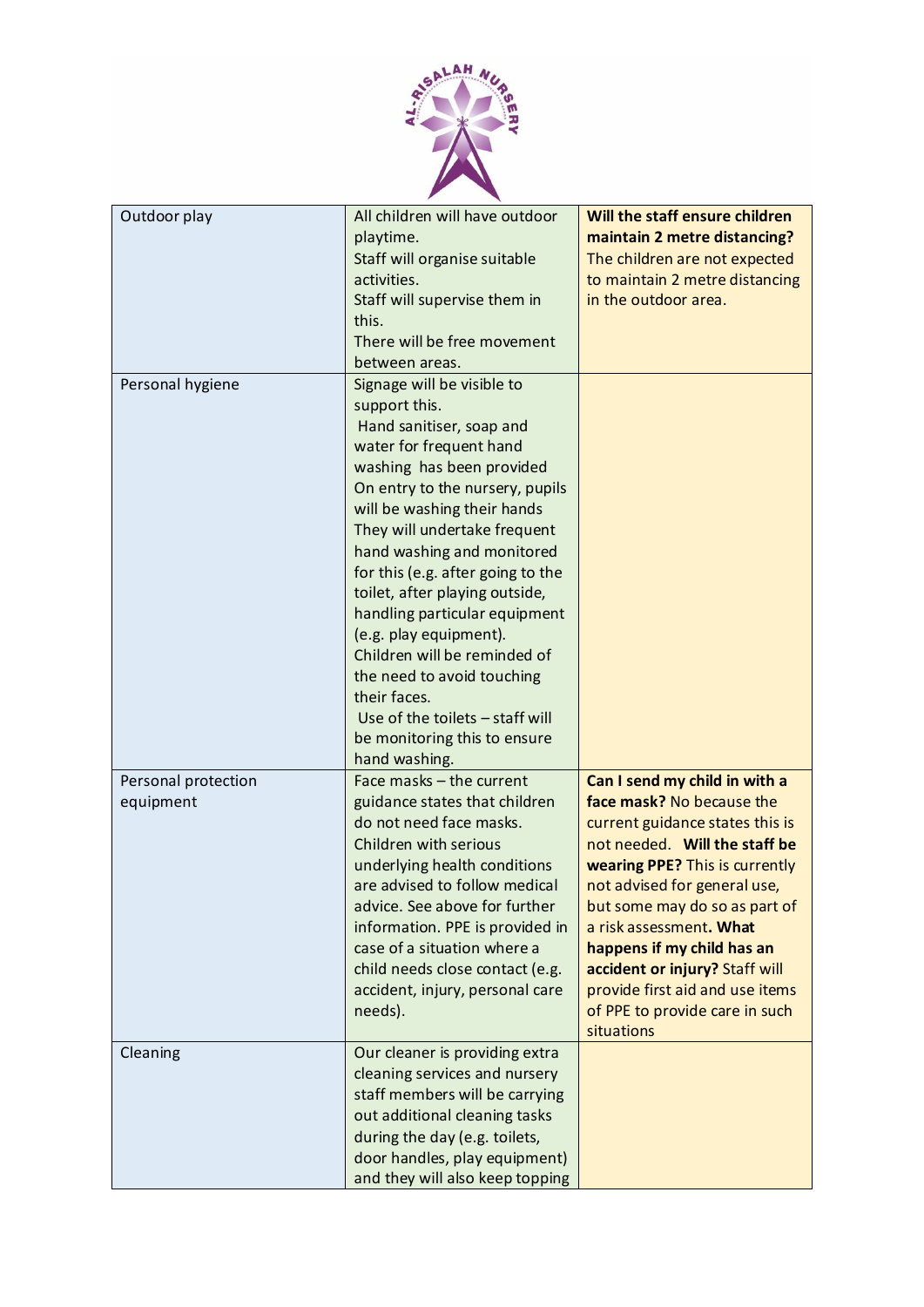

|                         | up essential supplies (e.g. soap<br>and sanitiser gel).<br>Items in groups will be cleaned<br>after use e.g. play equipment,<br>books, tabletops, computer<br>keyboard and mouse any<br>reading books that might be<br>swapped over between<br>children for the next day                                                                                                                                                                                                                                                                                                                                                                           |                                                                                                                                                                                                                                                                                                                                                                                                                                                                                  |
|-------------------------|----------------------------------------------------------------------------------------------------------------------------------------------------------------------------------------------------------------------------------------------------------------------------------------------------------------------------------------------------------------------------------------------------------------------------------------------------------------------------------------------------------------------------------------------------------------------------------------------------------------------------------------------------|----------------------------------------------------------------------------------------------------------------------------------------------------------------------------------------------------------------------------------------------------------------------------------------------------------------------------------------------------------------------------------------------------------------------------------------------------------------------------------|
| Lunch, water and snacks | Labelled water bottles to be<br>brought in. Pupils can refill<br>from water dispenser which<br>will be provided in nursery.<br>Children staying the whole day<br>to bring a packed lunch.                                                                                                                                                                                                                                                                                                                                                                                                                                                          | What if my child is hungry<br>first thing in the morning? It is<br>the parents' responsibility to<br>ensure that their child has a<br>good breakfast before coming<br>to nursery. Breakfast is usually<br>offered to all the children.<br>What if my child has a medical<br>condition that requires them<br>to eat frequently during the<br>day? The nursery will need to<br>see a letter from a medical<br>professional and will act<br>accordingly on a case by case<br>basis. |
| Learning provision      | Wellbeing / PSHE<br>• Daily reminder at start of day<br>and periodically during the day<br>- hygiene requirements<br>(Supported by initial activities,<br>posters etc)<br>· opportunities for children to<br>talk about their experiences<br>· opportunities for one-to-one<br>conversations with trusted<br>adults where this may be<br>supportive<br>· some refocused lessons on<br>relevant topics e.g. mental<br>wellbeing or staying safe<br>· pastoral activities - positive<br>opportunities to renew and<br>develop friendships and peer<br>groups<br>• other enriching<br>developmental activities<br><b>Islamic Studies</b> Lessons will | <b>Will Arabic and Islamic</b><br><b>Studies lessons be taking</b><br>place? yes                                                                                                                                                                                                                                                                                                                                                                                                 |
|                         | take place led by IS staff                                                                                                                                                                                                                                                                                                                                                                                                                                                                                                                                                                                                                         |                                                                                                                                                                                                                                                                                                                                                                                                                                                                                  |